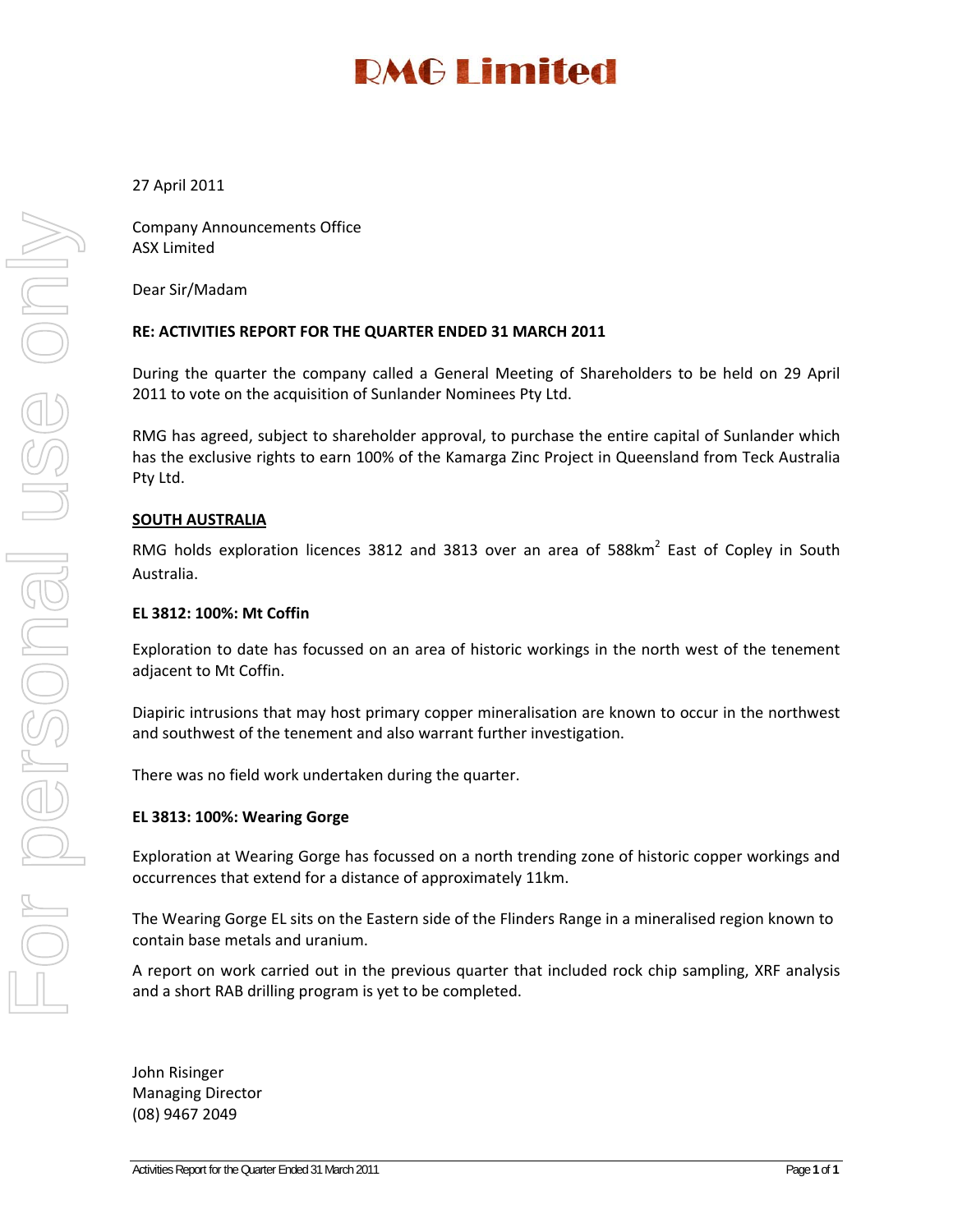**Appendix 5B** 

*Rule 5.3* 

# **Mining exploration entity quarterly report**

Introduced 1/7/96. Origin: Appendix 8. Amended 1/7/97, 1/7/98, 30/9/2001, 01/06/10.

Name of entity

RMG LIMITED

51 065 832 377 31 March 2011

ABN Quarter ended ("current quarter")

Year to date  $(g_{\ldots}$  months)

Current quarter \$A'000

### **Consolidated statement of cash flows**

**Cash flows related to operating activities** 

|                   |                                                                                                                                              |      | \$A'000        |
|-------------------|----------------------------------------------------------------------------------------------------------------------------------------------|------|----------------|
| 1.1               | Receipts from product sales and related debtors                                                                                              |      | $\overline{2}$ |
| 1.2               | Payments for<br>(a) exploration & evaluation<br>(b) development<br>production<br>(c)                                                         | (59) | (170)          |
|                   | (d) administration                                                                                                                           | (75) | (253)          |
| 1.3<br>1.4<br>1.5 | Dividends received<br>Interest and other items of a similar nature received<br>Interest and other costs of finance paid                      | 39   | 53             |
| 1.6<br>1.7        | Income taxes paid<br>Other - exploration permit recoveries upon<br>relinquishment)                                                           |      | 13             |
|                   | <b>Net Operating Cash Flows</b>                                                                                                              | (95) | (355)          |
| 1.8               | Cash flows related to investing activities<br>Payment for purchases of:<br>(a) prospects<br>(b) equity investments<br>(c) other fixed assets |      |                |
| 1.9               | Proceeds from sale of:<br>(a) prospects<br>(b) equity investments<br>(c) other fixed assets                                                  |      |                |
| 1.10              | Loans to other entities                                                                                                                      |      |                |
| 1.11              | Loans repaid by other entities                                                                                                               |      |                |
| 1.12              | Other (provide details if material)                                                                                                          |      |                |
|                   | Net investing cash flows                                                                                                                     |      |                |
| 1.13              | Total operating and investing cash flows (carried<br>forward)                                                                                | (95) | (355)          |

<sup>+</sup> See chapter 19 for defined terms.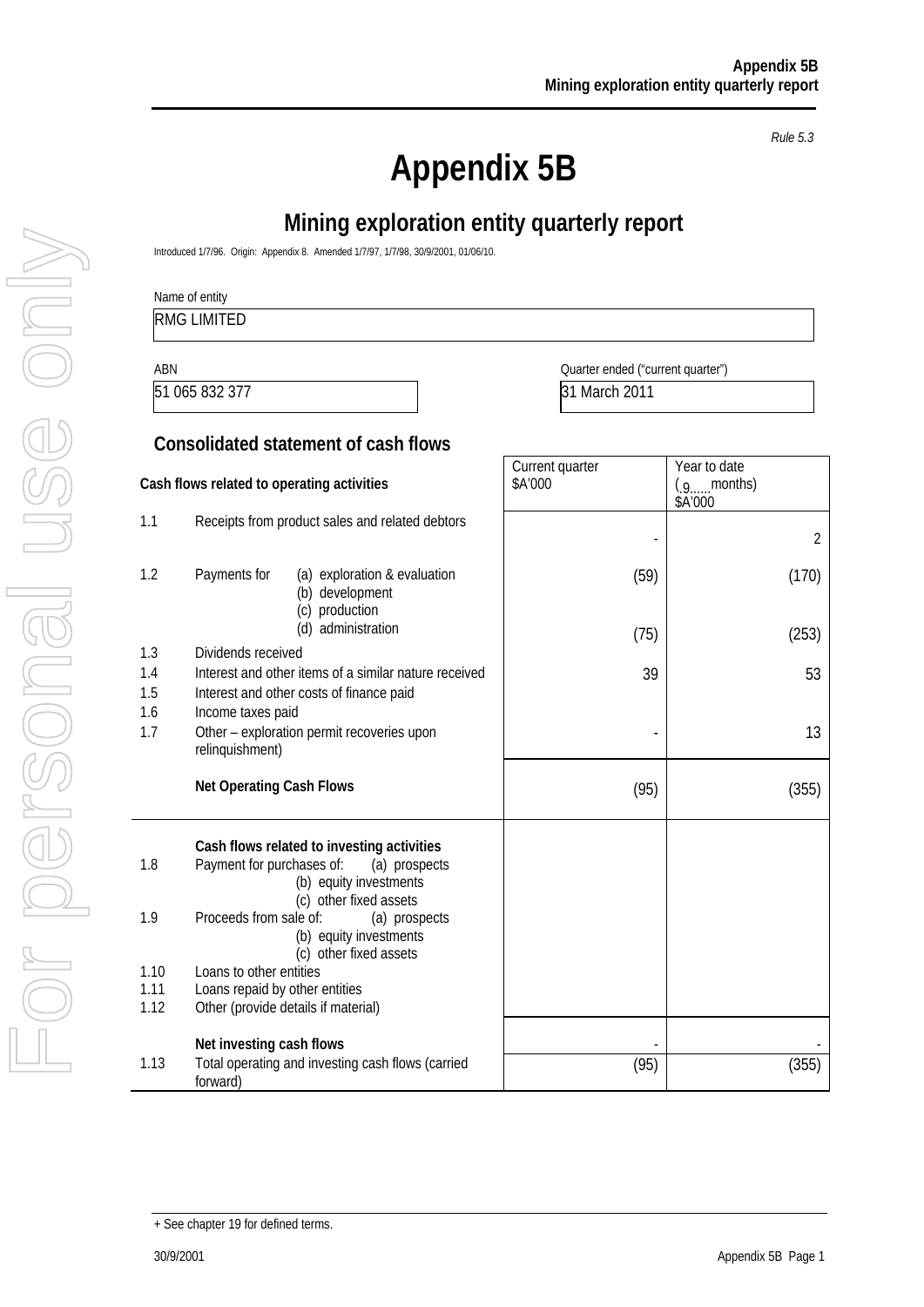| 1.13 | Total operating and investing cash flows (brought<br>forward) | (95)  | (355) |
|------|---------------------------------------------------------------|-------|-------|
|      |                                                               |       |       |
|      | Cash flows related to financing activities                    |       |       |
| 1.14 | Proceeds from issues of shares, options, etc.                 |       | 690   |
| 1.15 | Proceeds from sale of forfeited shares                        |       |       |
| 1.16 | Proceeds from borrowings                                      |       |       |
| 1.17 | Repayment of borrowings                                       |       |       |
| 1.18 | Dividends paid                                                |       |       |
| 1.19 | Other (costs of funds raised)                                 | (2)   | (66)  |
|      | Net financing cash flows                                      |       |       |
|      |                                                               | (2)   | 624   |
|      |                                                               |       |       |
|      | Net increase (decrease) in cash held                          | (97)  | 269   |
| 1.20 | Cash at beginning of quarter/year to date                     | 1,644 | 1,278 |
| 1.21 | Exchange rate adjustments to item 1.20                        |       |       |
|      |                                                               |       |       |
| 1.22 | Cash at end of quarter                                        | 1.547 | 1.547 |

### **Payments to directors of the entity and associates of the directors Payments to related entities of the entity and associates of the related entities**  Current quarter

|      |                                                                  | <b>Current guarter</b><br>\$A'000 |
|------|------------------------------------------------------------------|-----------------------------------|
| 1.23 | Aggregate amount of payments to the parties included in item 1.2 |                                   |
| 1.24 | Aggregate amount of loans to the parties included in item 1.10   |                                   |
|      |                                                                  |                                   |

### 1.25 Explanation necessary for an understanding of the transactions Remuneration paid to director for exploration company \$32,700. Director's fees paid \$18,000.

### **Non-cash financing and investing activities**

2.1 Details of financing and investing transactions which have had a material effect on consolidated assets and liabilities but did not involve cash flows  $\mathsf{r}$ 

| N/A |  |  |  |
|-----|--|--|--|
|     |  |  |  |

2.2 Details of outlays made by other entities to establish or increase their share in projects in which the reporting entity has an interest

### N/A

### **Financing facilities available**

*Add notes as necessary for an understanding of the position.* 

Amount available \$A'000 Amount used \$A'000 3.1 Loan facilities - - 3.2 Credit standby arrangements and the standard standard standard standard standard standard standard standard standard standard standard standard standard standard standard standard standard standard standard standard st

<sup>+</sup> See chapter 19 for defined terms.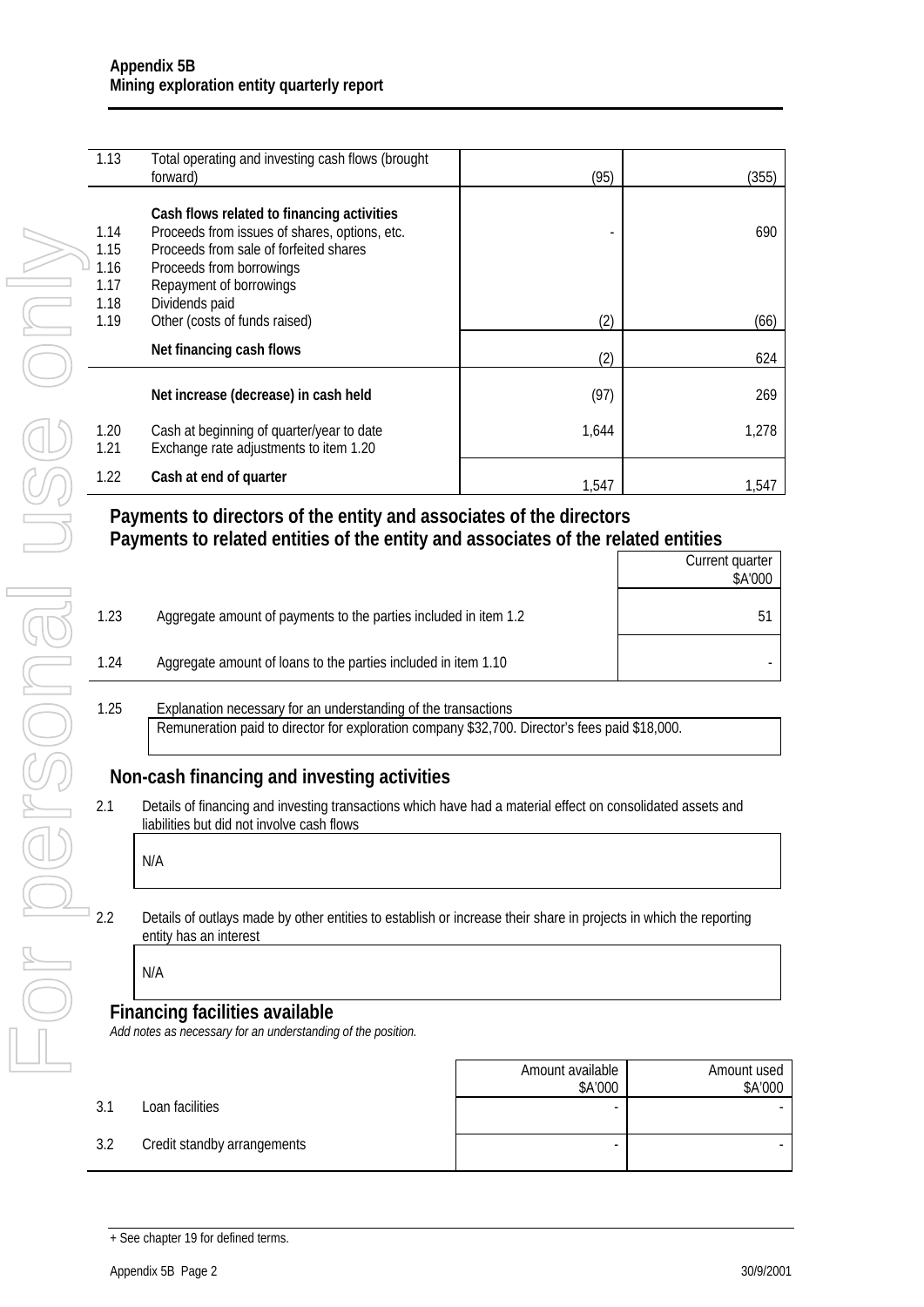### **Estimated cash outflows for next quarter**

|     |                            | \$A'000                  |
|-----|----------------------------|--------------------------|
| 4.1 | Exploration and evaluation | 75                       |
| 4.2 | Development                | $\overline{\phantom{a}}$ |
| 4.3 | Production                 | $\overline{\phantom{a}}$ |
| 4.4 | Administration             | 75                       |
|     | Total                      | 150                      |

# **Reconciliation of cash**

|                                | Reconciliation of cash at the end of the quarter (as shown in<br>the consolidated statement of cash flows) to the related items<br>in the accounts is as follows. | Current quarter<br>\$A'000 | Previous quarter<br>\$A'000 |
|--------------------------------|-------------------------------------------------------------------------------------------------------------------------------------------------------------------|----------------------------|-----------------------------|
| 5.1                            | Cash on hand and at bank                                                                                                                                          | 446                        | 543                         |
| 5.2                            | Deposits at call                                                                                                                                                  | 1,101                      | 1,101                       |
| 5.3                            | Bank overdraft                                                                                                                                                    |                            |                             |
| Other (provide details)<br>5.4 |                                                                                                                                                                   |                            |                             |
|                                | Total: cash at end of quarter (item 1.22)                                                                                                                         | 1.547                      | 1.644                       |

### **Changes in interests in mining tenements**

|     |                                                                     | Tenement<br>reference | Nature of interest<br>(note (2)) | Interest at<br>beginning of<br>quarter | Interest at<br>end of<br>quarter |
|-----|---------------------------------------------------------------------|-----------------------|----------------------------------|----------------------------------------|----------------------------------|
| 6.1 | Interests in mining<br>tenements relinquished,<br>reduced or lapsed |                       |                                  |                                        |                                  |
| 6.2 | Interests in mining<br>tenements acquired or<br>increased           |                       |                                  |                                        |                                  |

<sup>+</sup> See chapter 19 for defined terms.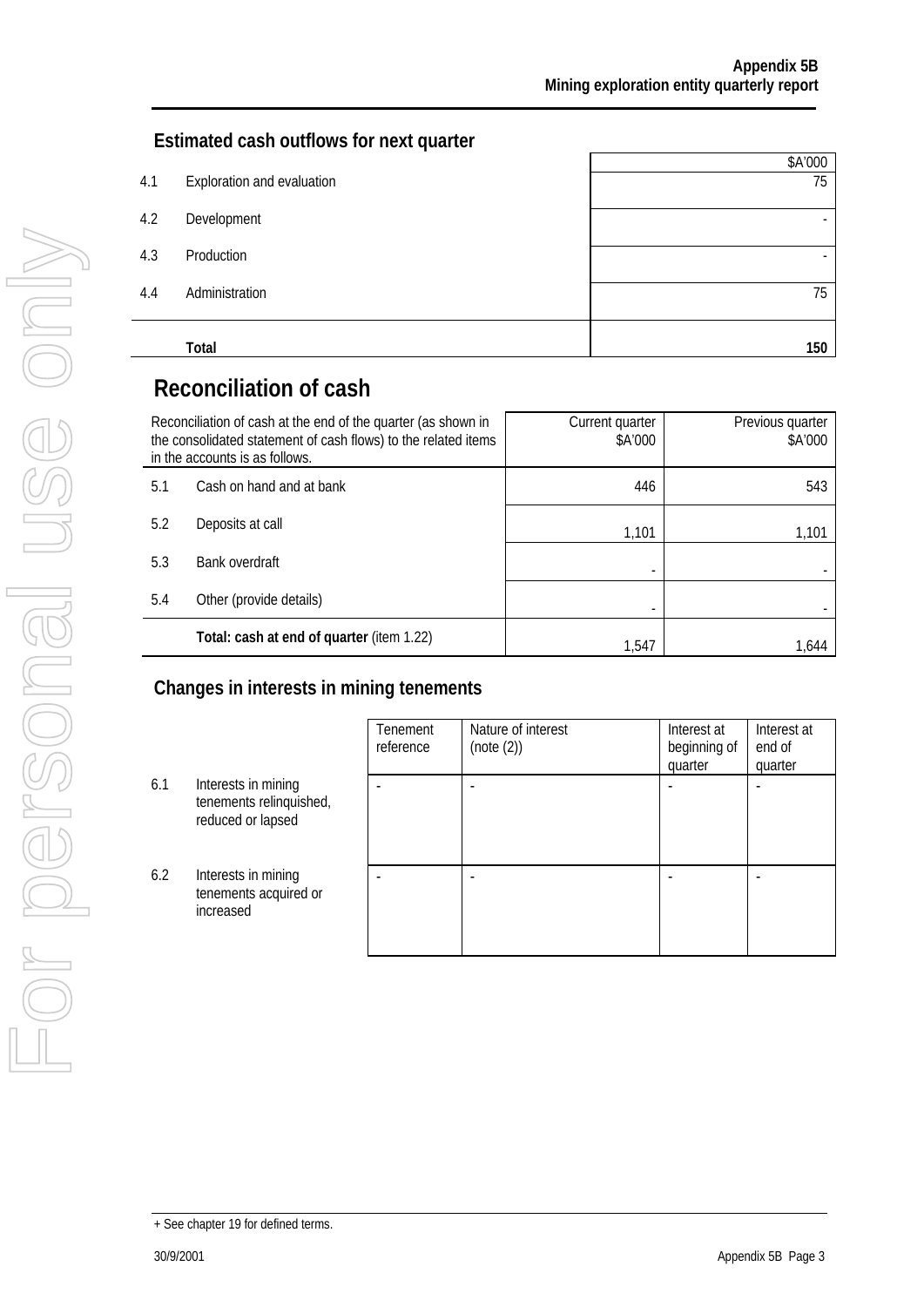### **Issued and quoted securities at end of current quarter**

*Description includes rate of interest and any redemption or conversion rights together with prices and dates.* 

|      |                                         | Total number | Number quoted | Issue price per<br>security (see note<br>3) (cents) | Amount paid up per<br>security (see note 3)<br>(cents) |
|------|-----------------------------------------|--------------|---------------|-----------------------------------------------------|--------------------------------------------------------|
| 7.1  | Preference                              |              |               |                                                     |                                                        |
|      | *securities                             |              |               |                                                     |                                                        |
|      | (description)                           |              |               |                                                     |                                                        |
| 7.2  | Changes during                          |              |               |                                                     |                                                        |
|      | quarter                                 |              |               |                                                     |                                                        |
|      | (a) Increases                           |              |               |                                                     |                                                        |
|      | through issues                          |              |               |                                                     |                                                        |
|      | (b) Decreases                           |              |               |                                                     |                                                        |
|      | through returns of                      |              |               |                                                     |                                                        |
|      | capital, buy-backs,                     |              |               |                                                     |                                                        |
|      | redemptions                             |              |               |                                                     |                                                        |
| 7.3  | +Ordinary                               |              |               |                                                     |                                                        |
|      | securities                              | 685,133,592  | 685,133,592   |                                                     |                                                        |
|      |                                         |              |               |                                                     |                                                        |
| 7.4  | Changes during                          |              |               |                                                     |                                                        |
|      | quarter                                 |              |               |                                                     |                                                        |
|      | (a) Increases                           |              |               |                                                     |                                                        |
|      | through issues                          |              |               |                                                     |                                                        |
|      | (b) Decreases                           |              |               |                                                     |                                                        |
|      | through returns of                      |              |               |                                                     |                                                        |
|      | capital, buy-backs<br>+Convertible debt |              |               |                                                     |                                                        |
| 7.5  | securities                              |              |               |                                                     |                                                        |
|      | (description)                           |              |               |                                                     |                                                        |
| 7.6  | Changes during                          |              |               |                                                     |                                                        |
|      | quarter                                 |              |               |                                                     |                                                        |
|      | (a) Increases                           |              |               |                                                     |                                                        |
|      | through issues                          |              |               |                                                     |                                                        |
|      | (b) Decreases                           |              |               |                                                     |                                                        |
|      | through securities                      |              |               |                                                     |                                                        |
|      | matured,                                |              |               |                                                     |                                                        |
|      | converted                               |              |               |                                                     |                                                        |
| 7.7  | Options                                 |              |               | Exercise price                                      | Expiry date                                            |
|      | (description and                        |              |               |                                                     |                                                        |
|      | conversion factor)                      | 8,750,000    |               | 5.0 cents                                           | 30 June 2012                                           |
| 7.8  | Issued during                           |              |               |                                                     |                                                        |
|      | quarter                                 |              |               |                                                     |                                                        |
| 7.9  | <b>Exercised during</b>                 |              |               |                                                     |                                                        |
|      | quarter                                 |              |               |                                                     |                                                        |
| 7.10 | Expired during                          |              |               |                                                     |                                                        |
|      | quarter                                 |              |               |                                                     |                                                        |
| 7.11 | <b>Debentures</b>                       |              |               |                                                     |                                                        |
|      | (totals only)                           |              |               |                                                     |                                                        |
| 7.12 | <b>Unsecured notes</b>                  |              |               |                                                     |                                                        |
|      | (totals only)                           |              |               |                                                     |                                                        |
|      |                                         |              |               |                                                     |                                                        |

# **Compliance statement**

<sup>+</sup> See chapter 19 for defined terms.